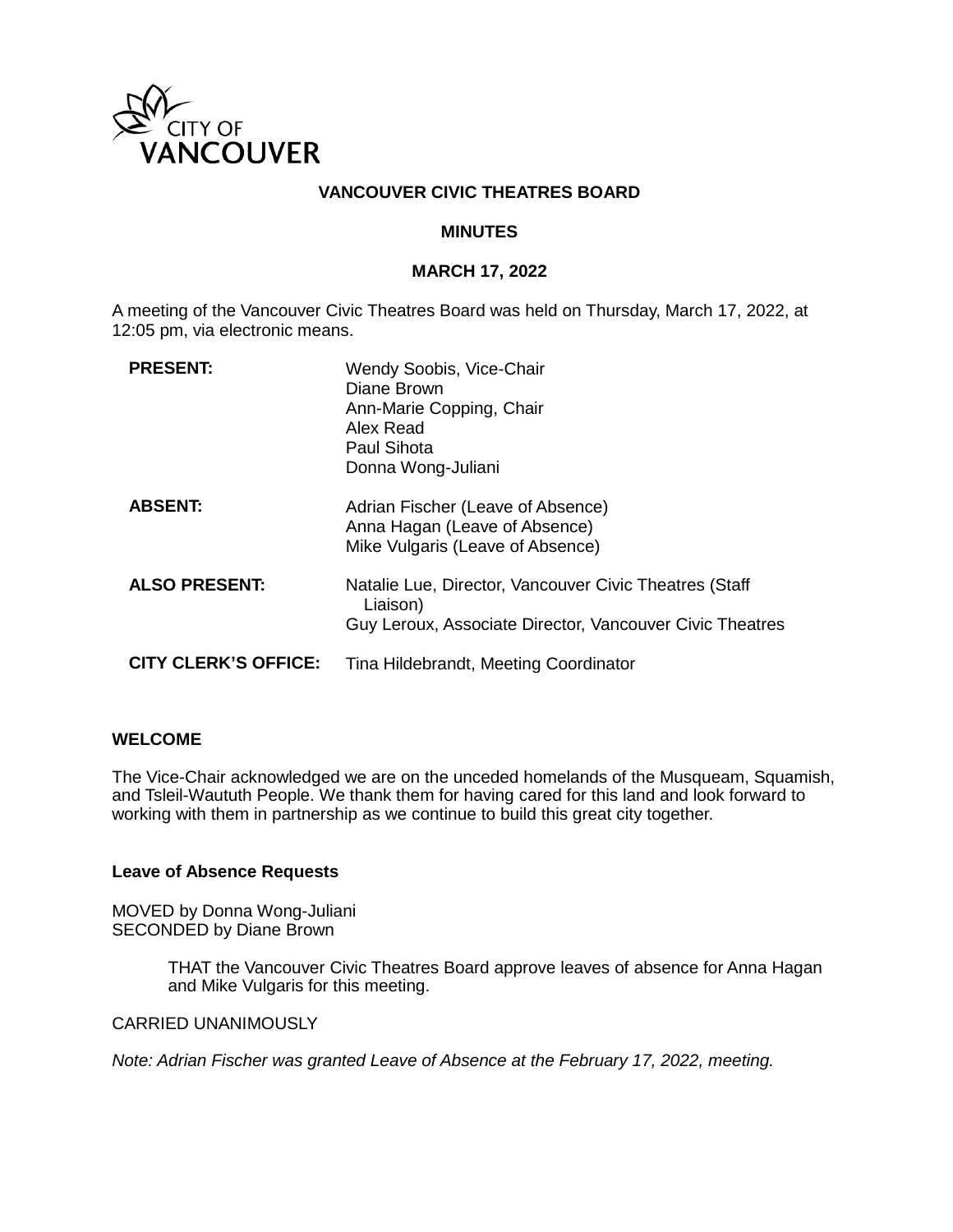## **Approval of Minutes**

MOVED by Alex Read SECONDED by Diane Brown

> THAT the Vancouver Civic Theatres Board approve the Minutes from the meeting of Thursday, February 17, 2022**,** as circulated.

CARRIED UNANIMOUSLY

## **1. Chair's Comments**

The Vice-Chair commented on the return to full capacity in the theatres.

## **2. Council Liaison's Comments**

Councillor Dominato was unable to attend the meeting.

#### **3. Cultural Services Update**

The Managing Director, Cultural Services, was unable to attend the meeting.

## **4. Arts & Culture Advisory Committee (ACAC) Report**

Paul Sihota, VCTB Representative to the ACAC, provided a brief update, noting the ACAC continues to work on their 2022-2023 work plan objectives and responded to questions.

## **5. Visioning Motion**

MOVED by Donna Wong-Juliani SECONDED by Alex Read

> THAT the Vancouver Civic Theatres Board withdraw Item 5 - Visioning Motion, from the agenda to allow further discussion at a later working meeting.

#### CARRIED UNANIMOUSLY

#### **6. Finance Report**

The Associate Director, Vancouver Civic Theatres, reviewed the financials and responded to questions.

Board members shared their experiences at recent shows and commended VCT staff.